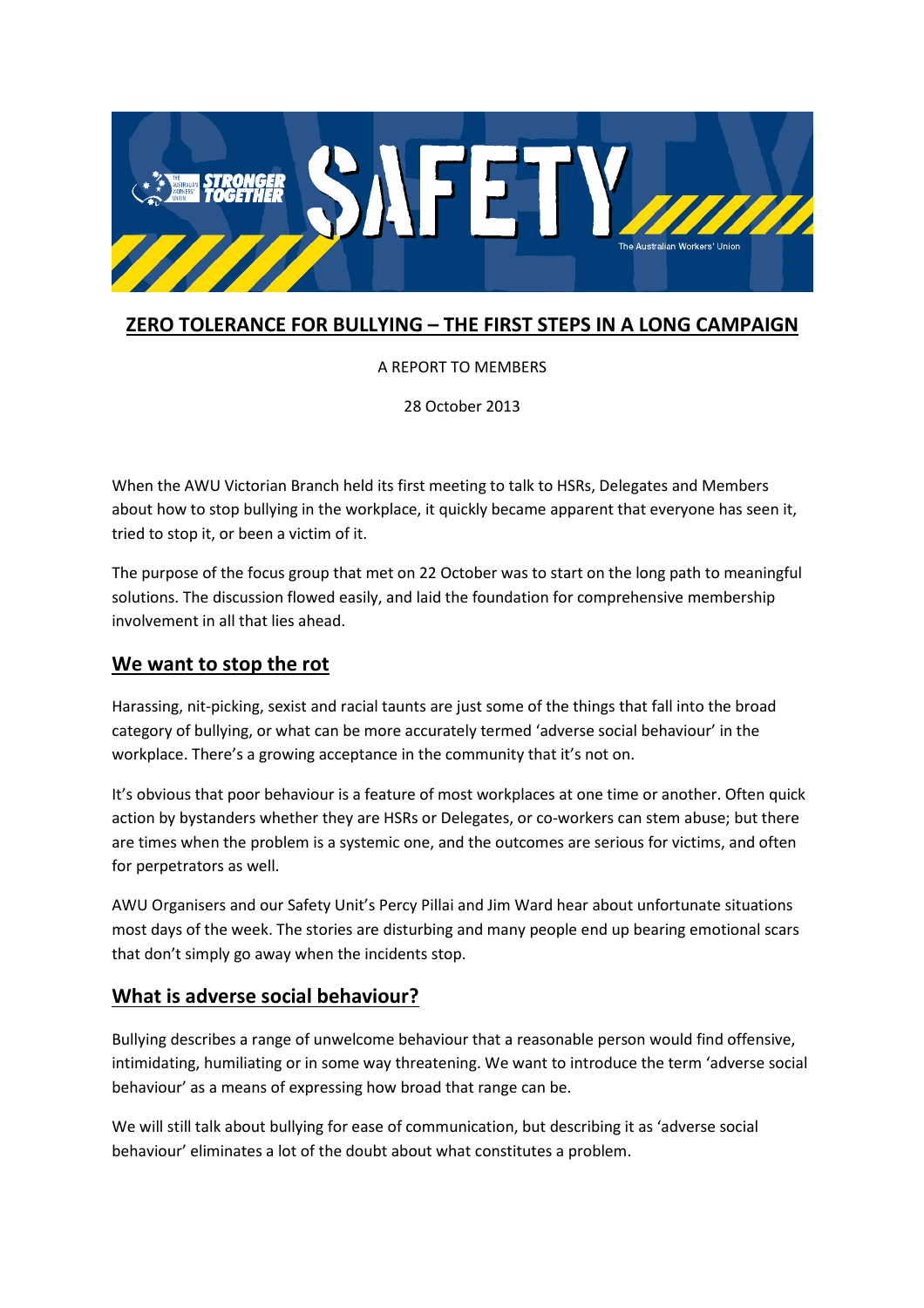

Personal comments about someone's appearance or habits, constant unwarranted criticism about work performance, exclusion, isolation, excessive monitoring, being shouted at, everyone knows the sorts of things. It would be impossible to describe all the behaviours that fall into this category, but most people know it when they see it. (What we're NOT talking about is reasonable management direction.)

It's not OK to do any of these things and follow them up with "only joking". It's not OK to tell someone you've upset that they should 'harden the f--- up'. It's not OK to simply accept that bullying happens.

Most definitions of bullying, including those used by safety regulators, describe the behaviour as 'persistent' or 'continuing', but experts and victims say that a single instance is enough to cause enduring damage.

One incident is one too many.

## EA Clause to stop adverse social behaviour

In the coming weeks, the AWU will compose a model clause for Enterprise Agreements to set a code of behaviour and a response to any transgression. It is a first step and from the response of the focus group participants, one which will be welcomed.

We'll be working on all fronts to see that progress is made, but be warned, as they say in the classics, Rome wasn't built in a day. This is a long campaign, and no-one should expect overnight results, but together we can make steady progress.

For those who doubt that change is possible, remember there were a lot of people who didn't believe car drivers and passengers could be made to wear seatbelts. There might still be some out there who do the wrong thing, but they're the exception, not the rule.

In the years ahead, the AWU believes that adverse social behaviour and all its associated ills will be rare and punishable offences. Together, we can achieve this.

## Too late when the damage is done

As things stand, the only time action can be taken is when the damage has been well and truly done. WorkSafe Victoria will not take up a case unless there are five substantiated incidents, but the number of complaints received by the regulator that move to the investigation and action stage are tiny compared to those received.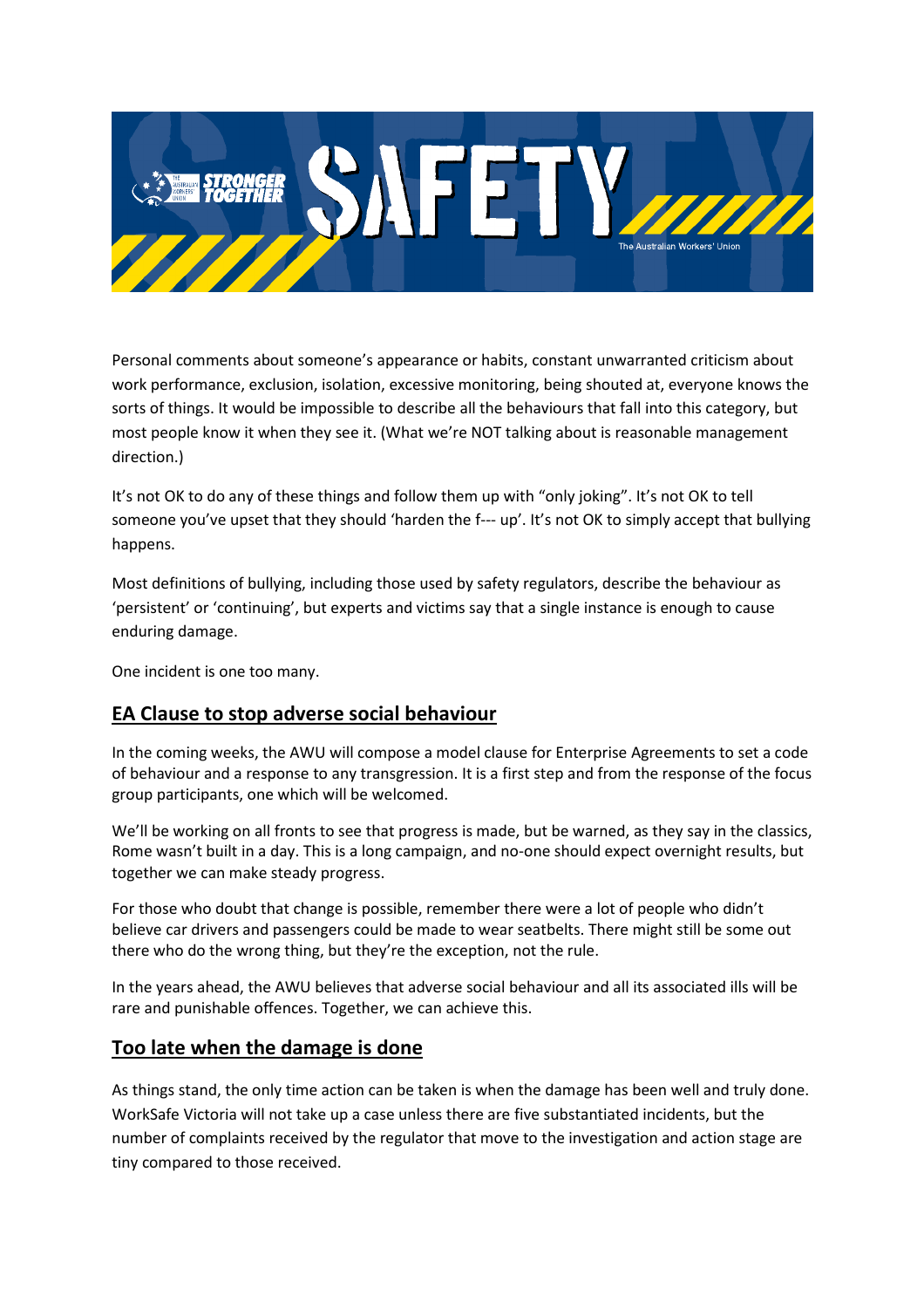

Maurice Blackburn's expert on bullying Josh Bornstein has taken a particular interest in this area and gave the focus group a run-down on the law as it stands, and the initiatives due to be introduced by the Fair Work Commission (FWC) from 1 January next year.

Amendments to the Fair Work Act mean that a worker who reasonably believes that he or she has been bullied at work can apply to the Fair Work Commission (FWC) for an order to stop the behaviour. The Commission must start to deal with the application within 14 days.

"It's important to remember the system is aimed at stopping future bullying, not aimed at punishment or compensation for past bullying," Josh said. This is exactly why the AWU campaign is aimed at stopping the behaviour, rather than punishing it after it has occurred.

## What Fair Work will be able to do

As the Fair Work bullying measures stand at the moment, they won't apply to Victoria Police or parts of the Victorian public sector because of the requirement it must have taken place in a "constitutional corporation". (If you want to read more about constitutional corporations, you can click here.)

The Federal Coalition when in Opposition said any complaint of bullying should go to the appropriate state safety regulator, in this case WorkSafe Victoria, before an application could be lodged with the FWC. The AWU will lobby against such an amendment.

In Victoria, a bullying or harassment complaint takes about six month to be addressed by WorkSafe. The situation is similar in other states. This is obviously not an effective way of dealing with an urgent problem.

## Quick and ready access

Josh Bornstein has long argued for "quick and ready access" to a user-friendly process that will stop workplace problems before serious damage is done.

The introduction in 2011 of Brodie's Law, was in response to the systematic bullying of young café worker Brodie Panlock which ultimately led to her suicide. You can read Josh's comments on this law by clicking here.

Basically, it makes serious bullying a criminal offence by extending the application of the stalking provisions in the Crimes Act 1958.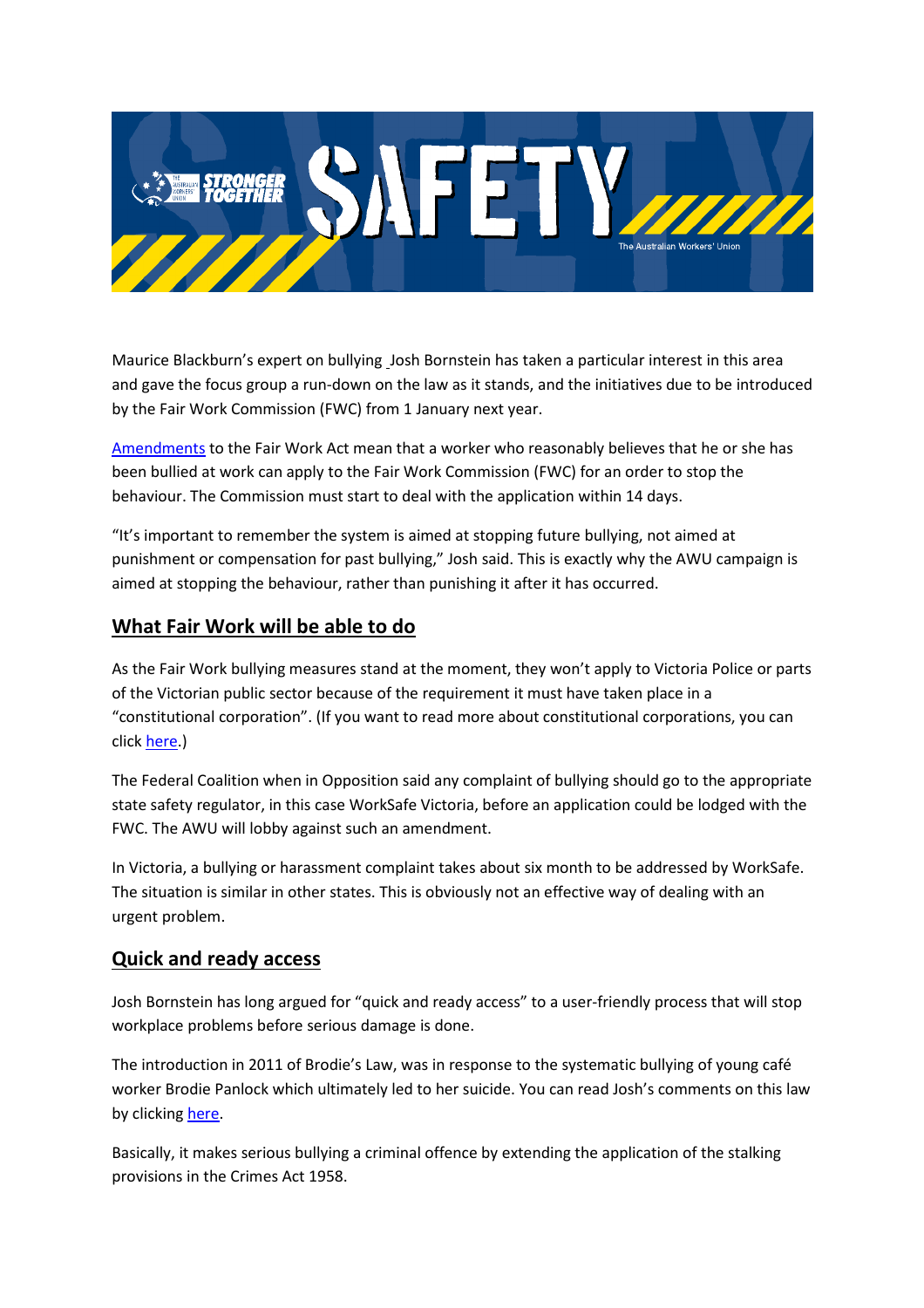

# The evidence is there

There is no question that bullying, or adverse social behaviour, in its many and various forms is a problem in Australian workplaces. The Productivity Commission has estimated that bullying and harassment cost Australian business between \$6 billion and \$36 billion a year with an average cost to employers of between \$17,000 and \$24,000 for each case. Estimates suggest that up to 2.5 million workers suffer as a result of these behaviours.

In late 2012, the House of Representatives Standing Committee released its report Workplace Bullying "We just want it to stop". Click here to read it.

# If you want to read more

The Australian Human Rights Commission has some excellent advice about not getting involved in the poor behaviour of others. Click here to read the Supportive Bystander Fact Sheet.

Mental health problems have long been acknowledged as the unfortunate result of behaviour destined to victimise, threaten, humiliate and abuse others. You can see more about those effects by clicking here.

Research also suggests that there can be enduring physical problems as a result of victimisation. You can read this article from Scandinavian academics who say workplace bullying weakens the body, and slows down cortisol production, which is necessary to release energy in the form of fat and glucose into the bloodstream.

## Be part of the solution

We want to hear what our members have to say. We want you to be part of this important process on which we are embarking. You might have ideas for stopping adverse behaviour, you may want to share a story, or perhaps you would like to be part of future gatherings to discuss progress.

You can write to nogo@awu.net.au with your contribution to the discussion. We're waiting to hear from you. You can also talk to your HSR, Delegate or Organiser, or ring the AWU Victorian Safety Unit on 1300 362 298 (from anywhere in the state for the price of a local call).